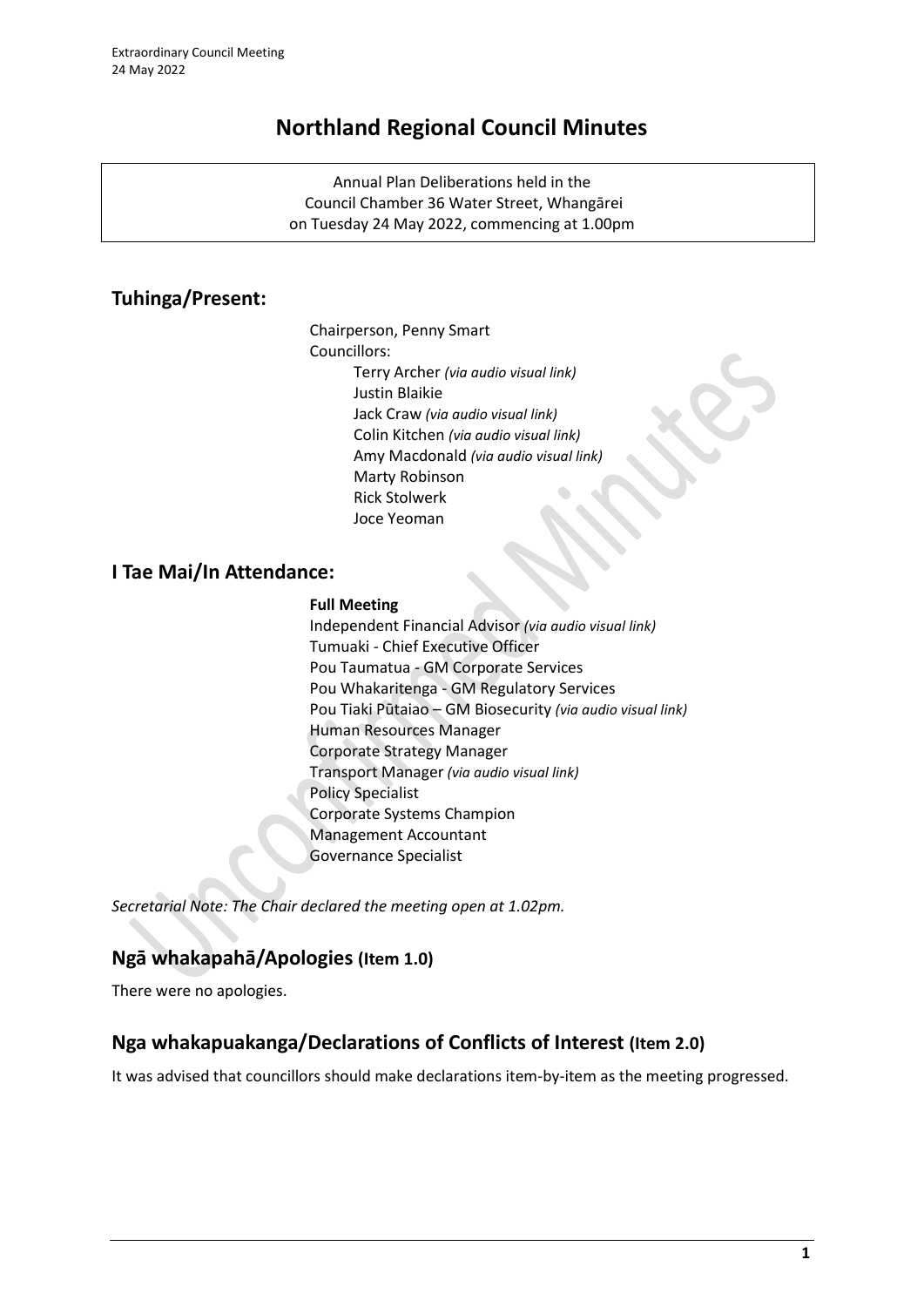*Secretarial Note: The Corporate Strategy Manager provided a presentation outlining:*

- *The main points of consultation;*
- *The consultation approach;*
- *Submissions received; and*
- *Recommendations and next steps.*

# **Council Deliberations on the Annual Plan 2022/23 Consultation Document and Supporting Information (Item 5.1)**

### **Report from Nicola Hartwell, Corporate Planner and Kyla Carlier, Corporate Strategy Manager**

### **Moved (Robinson/Kitchen)**

1. That the report 'Council Deliberations on the Annual Plan 2022/23 Consultation Document and Supporting Information ' by Nicola Hartwell, Corporate Planner and Kyla Carlier, Corporate Strategy Manager dated 26 April 2022, be received.

### **Carried**

### **It was further moved (Stolwerk/Craw)**

2. That council support the provision of an additional \$1.7M toward design and build of a maritime vessel to replace the current vessel (the Waikare), for a total cost of \$3.3M, as proposed in the Annual Plan 2022/23 supporting information.

#### **Carried**

### **It was further moved (Stolwerk/Archer)**

3. That council support borrowing the full amount of \$3.3M required to design and build a maritime vessel that will replace the current vessel (the Waikare), and repay it over 15 years via the Council Services Rate beginning in 2023/24, as proposed in the Annual Plan 2022/23 supporting information.

#### **Carried**

*Secretarial Note: Recommendation 3 was based on the current interest rates. However, since rates were changing rapidly there may be a need for council to revisit the decision closer to implementation.*

# **It was further moved (Macdonald/Yeoman)**

That council support the \$1.6M set aside for the design and build of the maritime vessel be placed in council's Long Term Fund, as proposed in the Annual Plan 2022/23 supporting information.

# **Carried**

# **It was further moved (Craw/Stolwerk)**

5. That council supports the reallocation of CityLink funds set aside in 2022/23 year for T2 lanes (now delayed), and an increase to the targeted Whangārei transport rate of \$188,216 per year from 2022/23, to maintain and improve the services provided by Whangārei CityLink, as proposed in the Annual Plan 2022/23 supporting information.

#### **Carried**

*Secretarial Note: Recommendation 5 was based on a 3% inflation rate in accordance with the requirements of Waka Kotahi.*